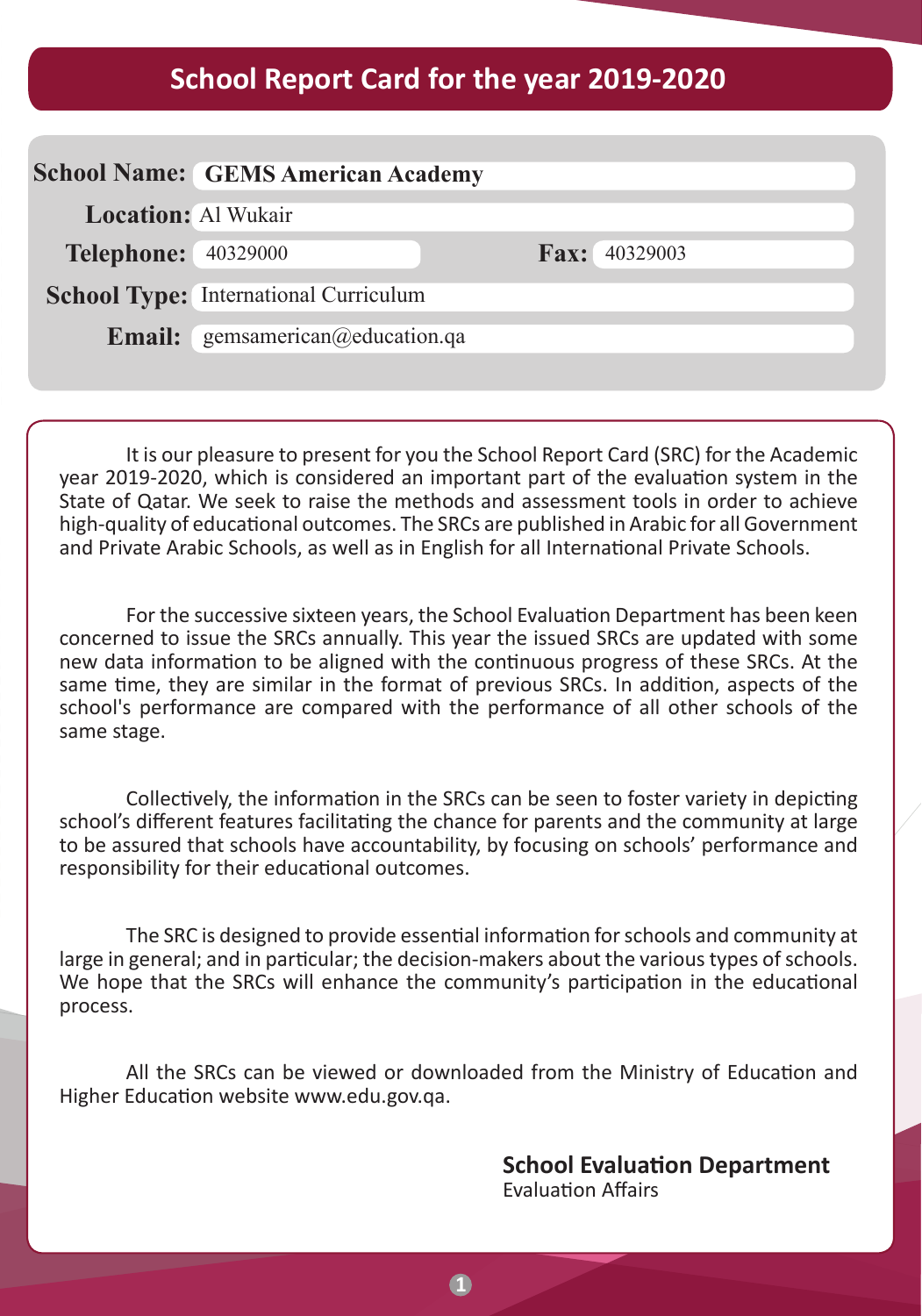## **Basic School Information**

|                                                                         | <b>This School</b>         | <b>All Schools*</b> |
|-------------------------------------------------------------------------|----------------------------|---------------------|
| <b>Total student enrolment</b>                                          | 1200                       | 865                 |
| <b>Total number of teachers</b>                                         | 80                         | 57                  |
| <b>Proportion of teachers: students</b>                                 | 1:15                       | 1:15                |
| Average number of students per classroom                                | 17                         | 21                  |
| Grades covered by this school                                           | $1 - 12$                   |                     |
| <b>Gender mix of student intake</b>                                     | <b>Boys &amp; Girls</b>    |                     |
| <b>Gender of teaching staff</b>                                         | <b>Males &amp; Females</b> |                     |
| Any mixed boys and girls classes?                                       | <b>Yes</b>                 |                     |
| Does The school have International and/or<br><b>QNSA Accreditation?</b> | Yes                        |                     |

\*All schools comprises the average of all Private schools of the same stage(s) as this school.

\*In the student opinion poll, only students from sixth grade to thirteenth grade were targeted.

| Equeational Practices of the School                                                       |                              |                              |
|-------------------------------------------------------------------------------------------|------------------------------|------------------------------|
| Teachers approaches to help students with<br>learning difficulties (LD)                   | <b>This</b><br><b>School</b> | <b>All</b><br><b>Schools</b> |
| Using the same teaching strategies for all students                                       | 3%                           | 7%                           |
| Offer individual assistance                                                               | 80%                          | 43%                          |
| Organiz activities for the students outside classroom                                     | 23%                          | 12%                          |
| Use specific teaching methods for each group of students<br>according to the abilities    | 49%                          | 31%                          |
| <b>Promote National identity and Educational values</b>                                   |                              |                              |
| Proportion of teachers using curricular activities to promote<br><b>National identity</b> | 86%                          | 92%                          |
| Proportion of teachers using curricular activities to promote<br><b>Educationa values</b> | 100%                         | 98%                          |
| <b>Classroom obesrvations</b>                                                             |                              |                              |
| Proportion of teachers who see that the impact of classroom<br>observation is effective   | 91%                          | 93%                          |
| Parents' views on homework<br>Proportion of parents who see that :                        |                              |                              |
| Students spend 3 hours or more doing homework                                             | 27%                          | 26%                          |
| Students need a private tutor to help them doing homework                                 | $0\%$                        | 6%                           |
| Homework is appropiate for students abilities                                             | 87%                          | 76%                          |

#### **Educational Practices of the School**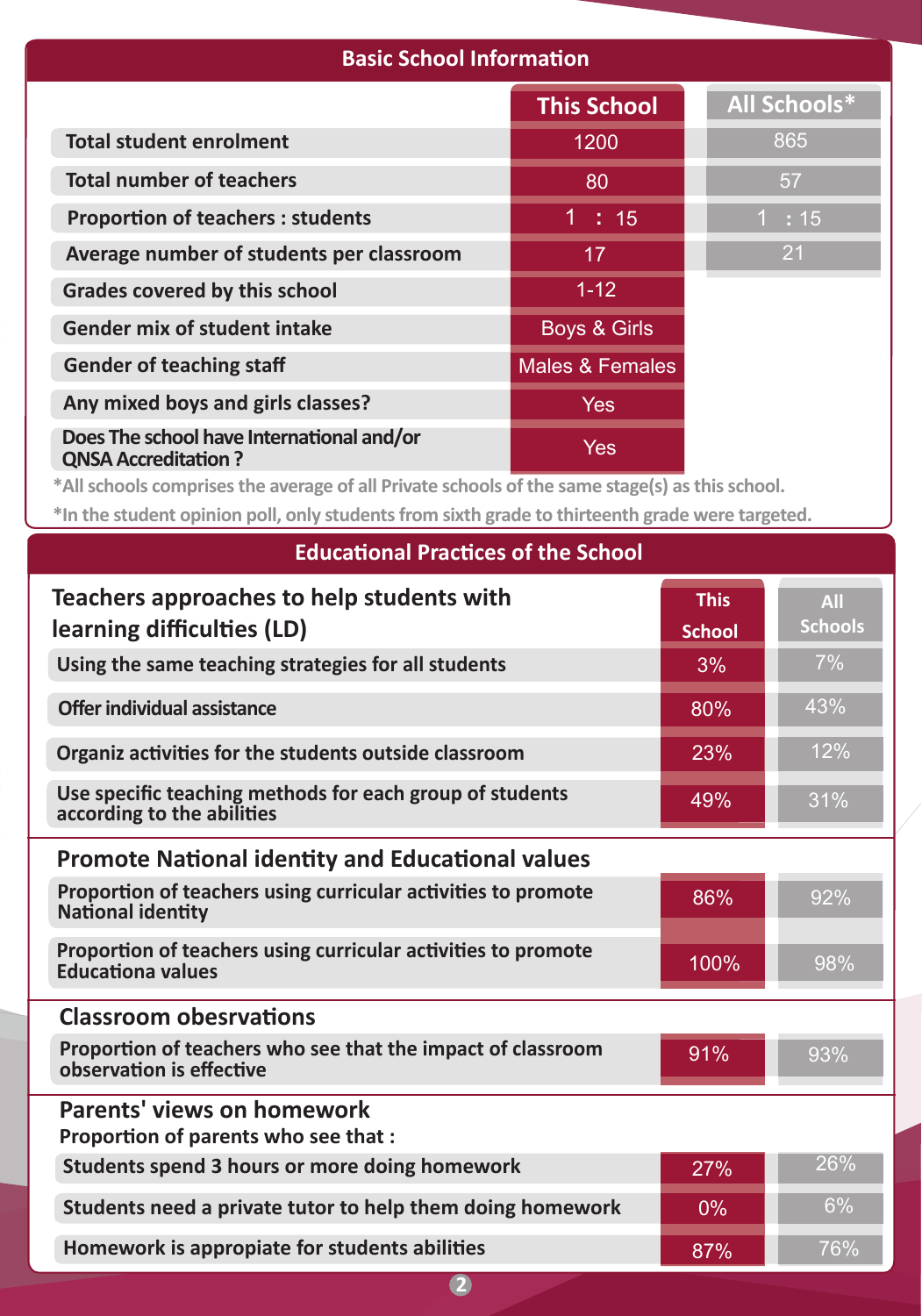# Professional Background Features of the School's Teachers

|                                                                                             | <b>This</b><br><b>School</b> | AIL<br><b>Schools</b> |
|---------------------------------------------------------------------------------------------|------------------------------|-----------------------|
| Teachers' average years of teaching experience                                              | 9                            | ี 11                  |
| Average number of hours allocated to teacher training programs<br>during the previous year  | 41                           | 27                    |
| Proportion of teachers indicating satisfiation with the professional<br>deviopment provided | 71%                          | 85%                   |

## **The School Facilities and Activities**

| <b>Facilities</b>                       | <b>This</b><br>school | $*$ All<br>schools | <b>Facilities</b>                                               | <b>This</b><br>school | $*$ All<br>schools |
|-----------------------------------------|-----------------------|--------------------|-----------------------------------------------------------------|-----------------------|--------------------|
| Mosque(s)                               | ✓                     | 100%               | Gymnasium/gymnasia                                              | M                     | 100%               |
| Library/libraries                       | √                     | 100%               | physically handicapped                                          | ✓                     | 78%                |
| <b>Science laboratory/laboratories</b>  | √                     | 100%               | to facili-<br>s by the:<br>visually impaired<br>SS <sub>3</sub> | $\mathbf x$           | 2%                 |
| <b>Computer laboratory/laboratories</b> | Μ                     | 100%               | Provisions<br>tate acces                                        |                       |                    |
| Auditorium/auditoria                    | V                     | 100%               | • hearing impaired                                              | ×                     | 2%                 |
| Art room(s)                             |                       | 100%               |                                                                 |                       |                    |

| <b>Services</b>               | <b>This</b><br>school | $*$ All<br>schools |
|-------------------------------|-----------------------|--------------------|
| <b>School transport</b>       |                       | 80%                |
| Food/canteen                  |                       | 73%                |
| Personal/social counselling   |                       | 44%                |
| <b>Academic counselling</b>   |                       | 90%                |
| <b>Vocational counselling</b> |                       | 32%                |
| <b>Medical/health</b>         |                       | 99%                |
| <b>Remedial classes</b>       |                       | 89%                |

| <b>Extracurricular</b><br><b>Activities</b> | <b>This</b><br>school | $*$ All<br>schools |
|---------------------------------------------|-----------------------|--------------------|
| Sports team(s)                              |                       | 85%                |
| <b>Scouts</b>                               | x                     | 29%                |
| Religious group(s)                          |                       | 56%                |
| <b>Media Commite</b>                        |                       | 35%                |
| Fine/performing arts club(s)                |                       | 68%                |

**Data Notify Apple Strategier Apple Strategier Apple Strategier Apple Strategier Apple Strategier Apple Strategier Apple Strategier Apple Strategier Apple Strategier Apple Strategier Apple Strategier Apple Strategier Apple** 

**3**3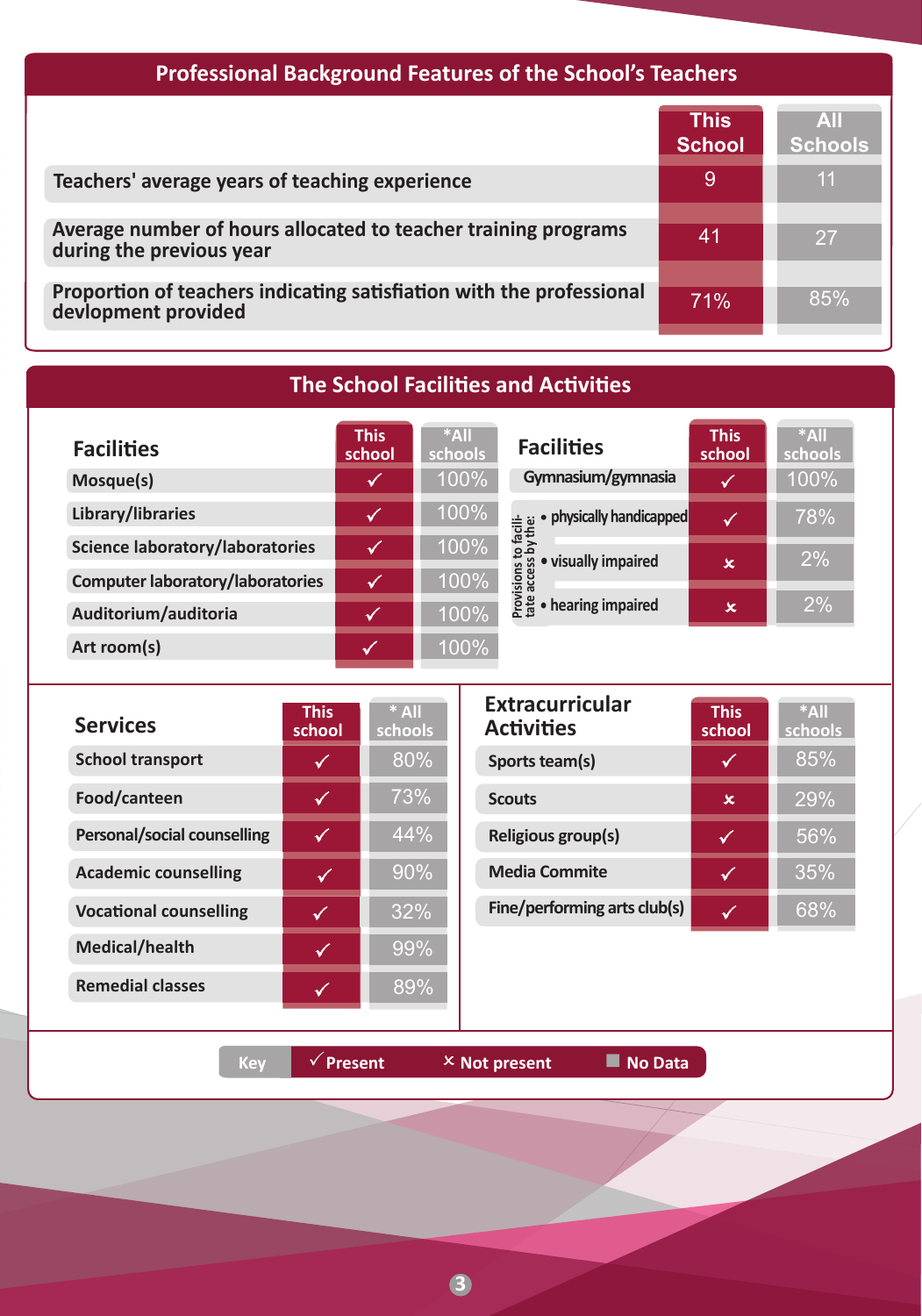| <b>Parental Participation and Interaction With The School</b>                                                                 |                              |                              |  |
|-------------------------------------------------------------------------------------------------------------------------------|------------------------------|------------------------------|--|
| Proportion of parents who participated 6 times or more in the<br>following school activities during the current academic year | <b>This</b><br><b>School</b> | <b>AII</b><br><b>Schools</b> |  |
| Attend parents' meeting or a school comittee                                                                                  | 7%                           | 3%                           |  |
| Attend an event where students participated                                                                                   | 20%                          | 3%                           |  |
| Communicated with school to discuss student-related matters                                                                   | 7%                           | 7%                           |  |

| <b>Student Behaviour and Discipline</b>                                                                                               |                              |                              |  |
|---------------------------------------------------------------------------------------------------------------------------------------|------------------------------|------------------------------|--|
|                                                                                                                                       | <b>This</b><br><b>School</b> | <b>All</b><br><b>Schools</b> |  |
| Proportion of parents who see that school promotes students'<br>good behaviour                                                        | 93%                          | 84%                          |  |
| Proportion of parents who see that school is keen to apply the<br>displine policy fairy                                               | 73%                          | 77%                          |  |
| Proportion of students who experinced violence (physical/verbal)<br>3 times or more by thier peers during the school year             | 14%                          | 24%                          |  |
| Propotion of students who were summoned 3 times or more by<br>the school administration because of not complying with school<br>rules | $0\%$                        | 11%                          |  |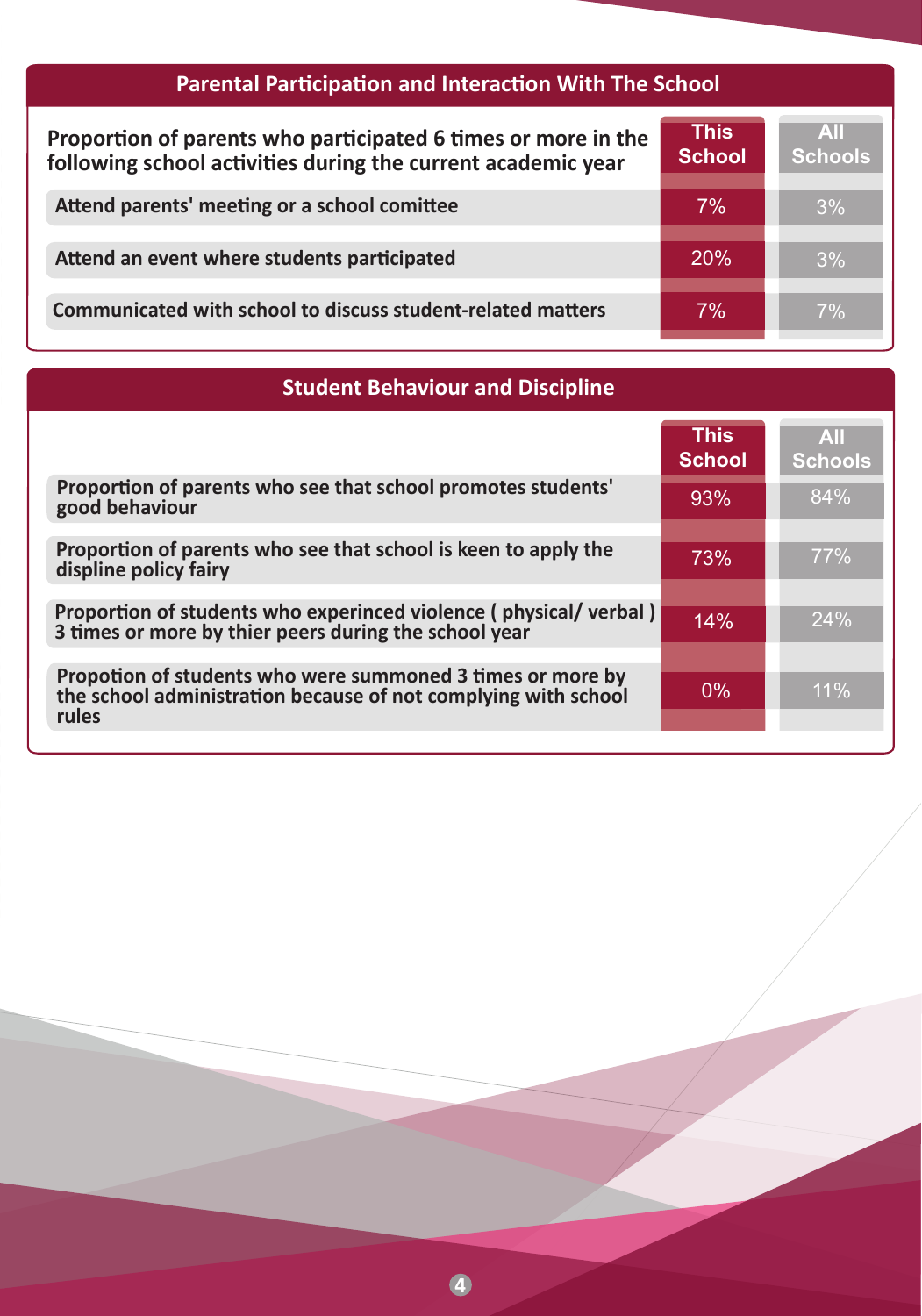#### **School's Performance (2019-2020) Students' views on selected aspects of the Proportion of students who: Schools** 81% **This School**

**All**

78%

83%

78%

84%

70%

85%

86%

85%

87%

95%

63%

74%

74%

95%

83%

100%

95%

95%

98%

**Happy** with school **Enjoy learning Arabic** 

**Enjoy learning English** 

 **school**

**Enjoy learning Math** 

**Enjoy learning Science** 

**Indicating that school discipline is fair** 

Feel that students and teacher get along well **together**

**Indicate that school environment helps to promote** values and respecting other cultures

**Indicate that school has adequate health and** safety standards / procedure

| Parents' views on selected aspects of the<br>school<br><b>Proportion of Parents sattisfied:</b> | <b>School</b><br><b>Data</b> | <b>All</b><br><b>Schools</b> |
|-------------------------------------------------------------------------------------------------|------------------------------|------------------------------|
| <b>Quality of education at the school</b>                                                       | 93%                          | 75%                          |
| Curricula offered to students are high quality                                                  | 80%                          | 81%                          |
| Teacher are highly competent and proffesional                                                   | 87%                          | 70%                          |
| Devlope students' religious and moral values                                                    | 93%                          | 77%                          |
| Promote national identitiy for students                                                         | 80%                          | 71%                          |
| <b>Enjoy attendeing school</b>                                                                  | 80%                          | 86%                          |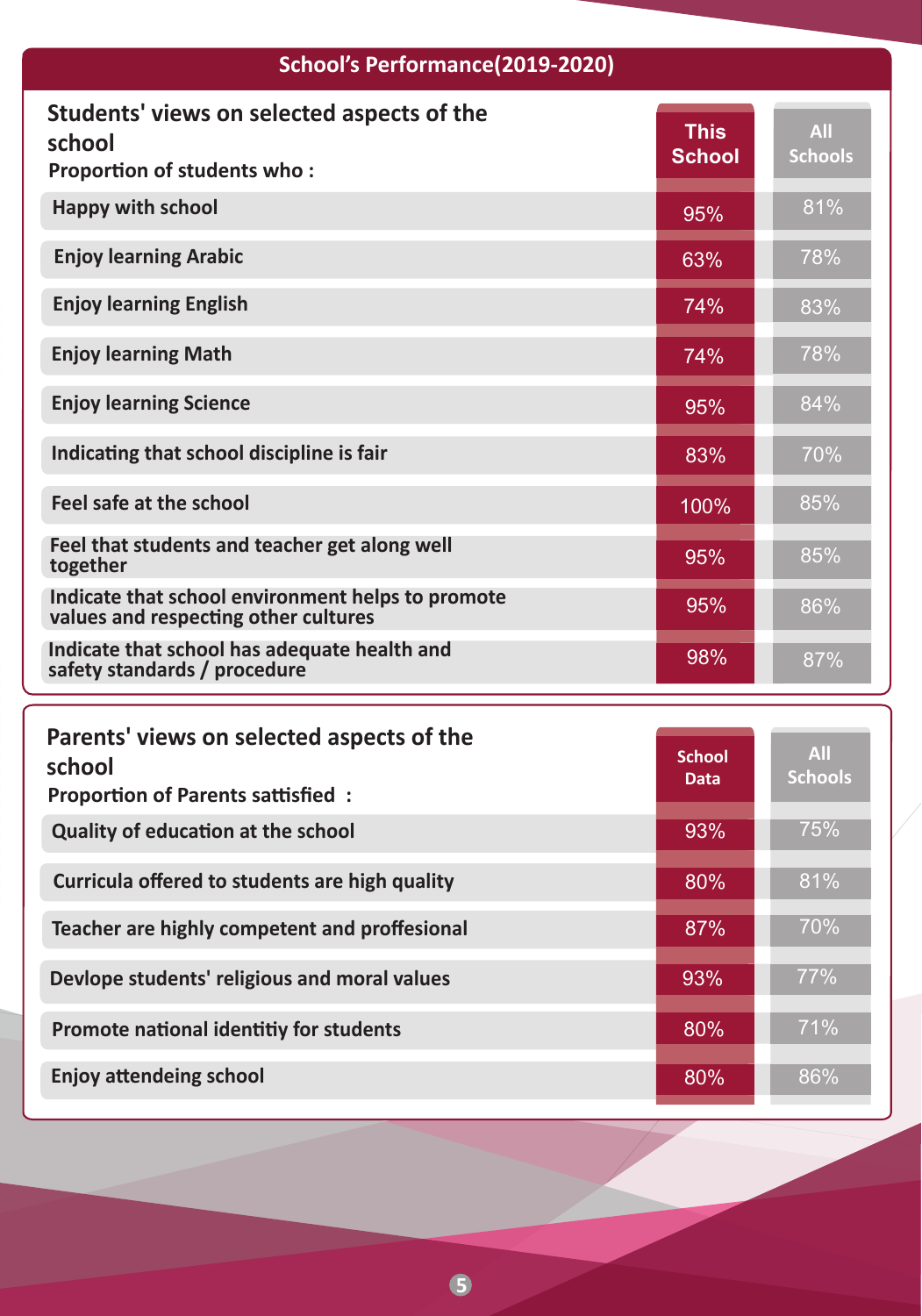| Teacher's views on selected aspects of the<br>school<br>Proportion of teachers satisfied: | <b>School</b><br><b>Data</b> | <b>All</b><br><b>School</b> |
|-------------------------------------------------------------------------------------------|------------------------------|-----------------------------|
| School is well organized for work                                                         | 97%                          | 88%                         |
| Teacher and adminstrative staff work together as<br>one team                              | 94%                          | 92%                         |
| Number of students in the classroom is appropriate                                        | 66%                          | 82%                         |
| Staff and students mutually respect each other                                            | 97%                          | 93%                         |
| <b>Computer and other ICT aids are available</b>                                          | 89%                          | 83%                         |
| Safety and security procedures at the school                                              | 97%                          | 94%                         |
| <b>Students' motivation towards learning</b>                                              | 83%                          | 89%                         |
| Parents' support to students' learning                                                    | 83%                          | 82%                         |

**Data No** Data

**6**6